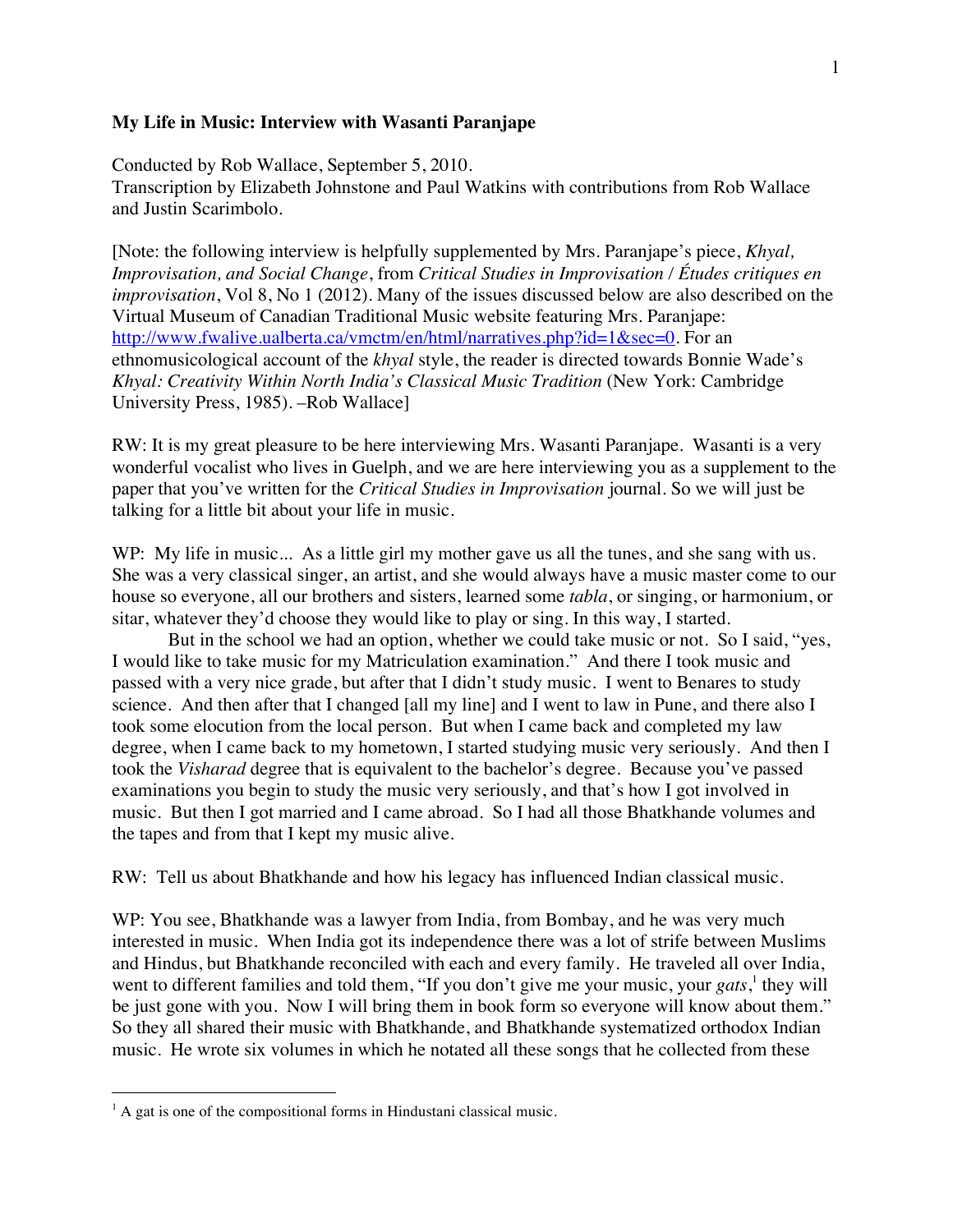families that we call *gharana*s [musical lineages]. They write now such standard books that they are at every university. For the degree they are the text books for the course. He left his law practice and started doing music. And in this way he really helped Indian classical music because it was not all that notated like that. It was from *guru* [teacher] to the shishya [student] just oral. And now it has been written, so anybody who is interested in music can go to those volumes and get it. So, it was a very critical service to classical music, yes.

RW: Now when you started out, you mentioned the gharana, and "ghar" literally means "house," yes?

WP: Hm hmm.

 $\overline{a}$ 

RW: And so you learned in the house, in your own house, but not from an *Ustad* or a *Pandi*t,2 you learned from your mother.

WP: But I went to a small music school in my city, and they belong to Bharat Gayan Samaj. That is an honorable institution in music which is proliferant in my province. And they have a course, and they take the examinations and things like that. And with this master, I mean the person in the school, he would guide me also...how to learn all kinds of songs and, you know, *talas* [rhythmic structures] and different ways to improvise, how to improvise all these things. So at least I got some encouragement there, and from that, then there is this Vinayak Bhau Patwardhan. He's a very, very ...now he's no more, but he was a very eminent musician in our province. He took my examination, and he gave me that degree. So it was very nice that I could learn from this. Then, I also went for the....there is another Lucknow examinations. So I went for them too, and I studied for that, and there is a center in Nagpur, which is away from my city, and I went there and I appeared for the exams and passed those too. So, I got the idea that what this school makes, how they make the music and the other school—what are the differences? So I learned both things. These gharanas are very important. When India got independence there were lots of states, and some of the states would support musicians. Many good people like scientists and artists. Musicians were also supported by these states. Each state ...these musicians hired a family, their students and their family, and they would start singing. But at that time there was not so much traveling from one place to another, so they had their own way of improvisation, their own way of singing. So there are sixteen prominent gharanas, and their styles are distinctively different from one to another, though they are singing the same *raga* and the same songs. But they are very ...if you listen to them you will know the difference. Like that, there were gharanas. So there are many, many gharanas. I may belong to *Kirana Gharana*, the way I sing, which is like Bhimsen Joshi, and all these people sing.

RW: Can you tell us a little bit about the style of Indian classical music that your involved in, this vocal style, *khyal*.

WP: Well, some of them, they have their own typical styles of *tans*. Tans are the improvised fashion of very fast singing. And they have their own special way of those tans. Now some of them will have the improvisation very slowly started, and they will not want to go over the song

<sup>&</sup>lt;sup>2</sup> "Ustad" and "Pandit" are honorific terms applied respectively to master Muslim and Hindu musicians.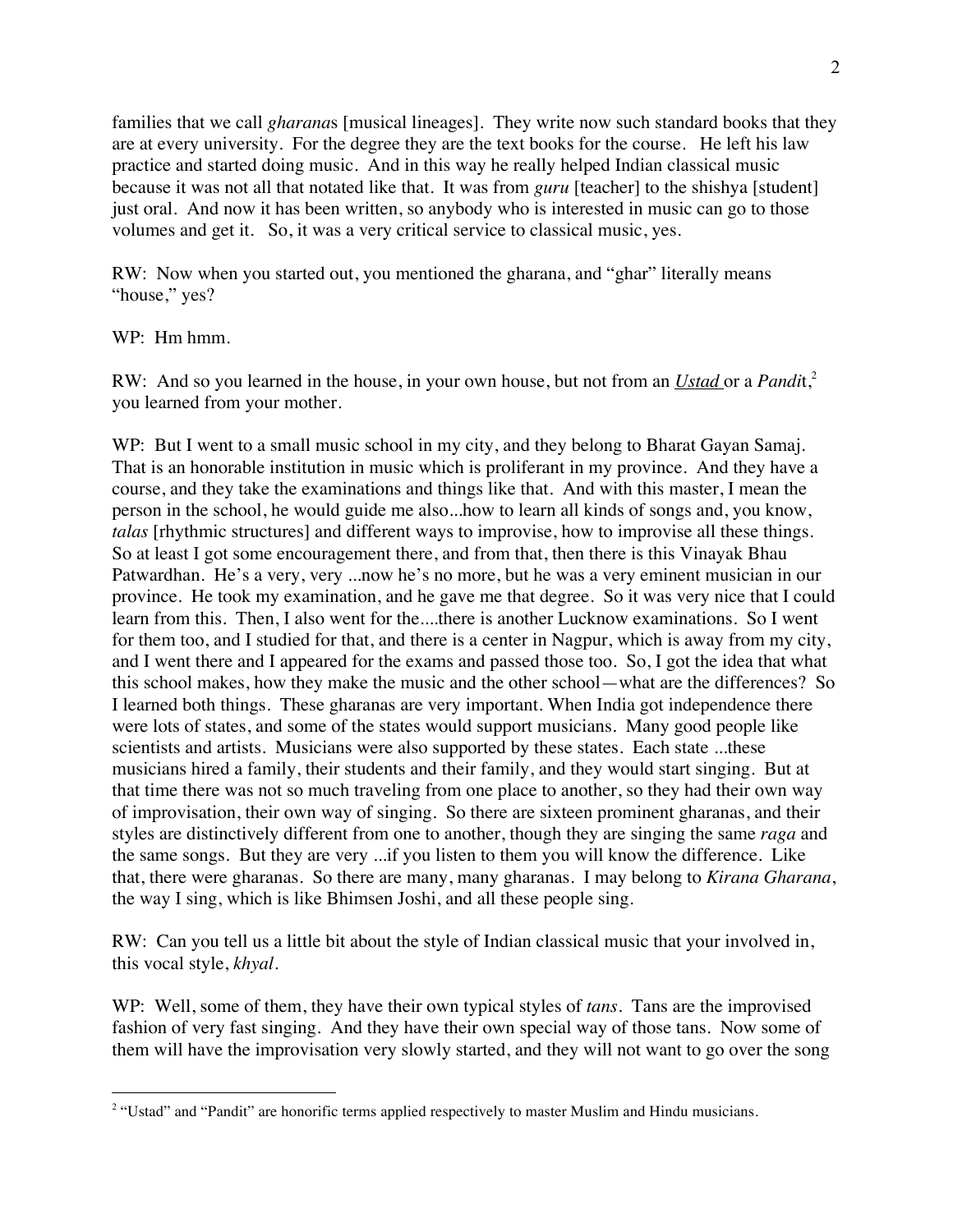or change, and give their ideas how they want to do the improvisation. So in this way, each gharana has its own way of improvisation. Though, there are rules how the raga is to be sung. Yet, because these people have made the styles, they become different.

## RW: And khyal literally means "imagination," yes?

WP: Well, khyal is an art form. It is a cultural, intercultural genre of North Indian classical music. Now, previous to khyal there were two different musical cultures: North Indian classical music, which was very orthodox, and they had the genre of *dhrupad*. Now, at that time India was ruled by the Muslims. So there were quite a bit of Muslims who were interested in Indian classical music and who were very good musicians. Like at the *durbar* [court] of Akbar Badshah at Delhi. Miyan Tansen was a very, very beautiful and a very knowledgeable person. And he originally was a Hindu Brahmin and he was converted to Islam. So like that, most people who are from, who originated from Indian culture have gone to the Islamic culture. Now in the Islamic culture, there was a genre called *qawwali*. So prior to khyal there was orthodox Hindu singing that is called the dhrupad, and the Muslim music culture had a qawwali. Now with the dhrupad, it has to be sung in a particular way. There was a little improvisation they could do in the beginning but they cannot change the style. They had to give the rhythm and do the things as it is told. So most of the musicians got very frustrated, and they wanted some change, but they did not know how to go about it. This happened around the thirteenth century. But after that, around 1400, there was a king who was also very ... Muhammad Shah Sharqui … he also wanted to have a change. And he learned Indian classical music. So, on one occasion he invaded another Hindu kingdom from Kara, and that Hindu king requested, he said: "Look, my son is very interested in music and he has arranged a musical conference, so would you not please invade us. And keep us calm." And he said, "Yes. On one condition. Your son should become a Muslim." So he said, "Okay, I will become Muslim." Then at this conference there was a first idea that some kind of form should be formed and these musicians were talking about it. Then, around 1700 there is at the Muhammad Shah court, in Delhi, there were Sadarang and Adarang [Niyamat Khan and Firoz Khan]. This was what we call *vaggeyakara*. That is, very eminent classical musicians. Now this Sadarang was a direct descendant of Tansen; his daughter's son. And Adarang was another good musician. And they created hundreds of khyals, and they taught these khyals to their students. But Sadarang and Adarang were very loyal to the dhrupad, the orginal style, so they sang only that. But then disciples sang the other khyals and these khyals we are singing right now. So it has gone like that. So the khyal, it is an intercultural genre that is formed in North Indian classical music, but it has the freedom of the Muslim way of thinking. Still, it keeps the very, very typical North Indian style, and we say it has not changed the soul of Indian classical music, yet it has given [the real] freedom, which it needed. And it was a compromise between the two cultures. They said, "Yes, we will try and we will relax the rules that were so orthodox in the beginning." And that's how Indian music has changed. And this khyal has a salutary effect on Indian classical music, and it is still being sung right now. So from 1700 to 1900 it has really gone into the public and from 1900 until now we are singing the same things.

RW: In your paper discussing this history you also talk about the role of women in this style of singing. Do you have some things you'd like to tell us about that, your perspective on that?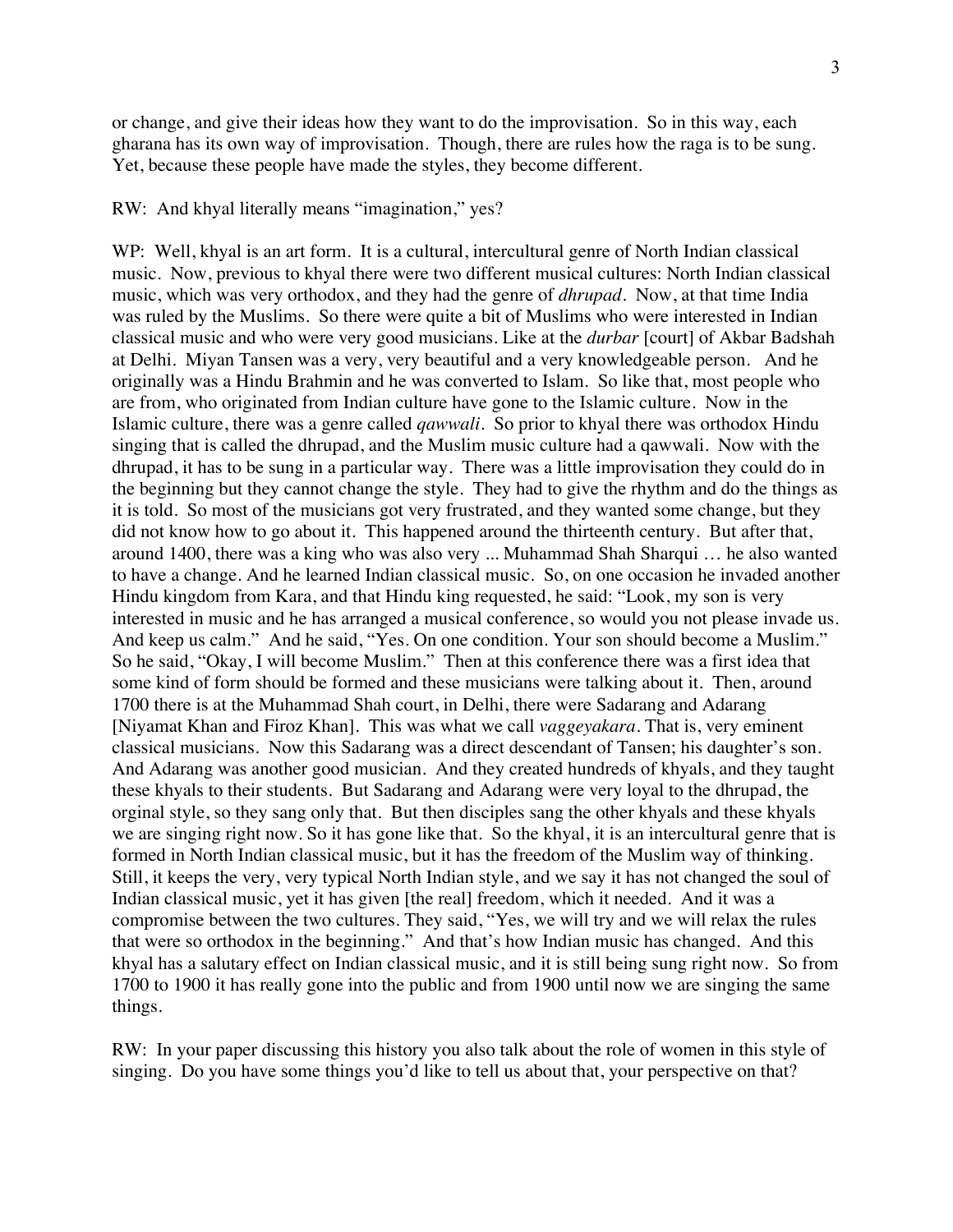WP: Well, I told you about the stage where the musicians were supported. Now, at the court these musicians would teach the womenfolk to sing and dance, and these girls would entertain the royal court. So this was the fashion. So these girls have learned their khyals and *thumris*, and all kinds of forms that were available. So these girls were professional women who would entertain the royal court. And so there is another kind of class of women who are called *devadasis*. And these devadasis used to sing and dance at the temples. And they were supported by their patrons in that state. Now as the British have come, they thought that this is very degrading for the women to perform for the people. So they convinced the patrons not to support these women and so these women they did not know how to find their living. So they went to the rich people. Some of them became prostitutes or something like that. But they really […] because there was a dance system called Bharatanatyam, which is a very, very stylish kind of dance, and that also deteriorated because these women could not dance at the temple. Now these women, then they thought that we have to do something. So in my province, that is Maharashtra, around Bombay, these professional women said, "No, we are not going to do the dancing. We will sing." And they performed in the public and because of their method of singing people really liked that very much. And they became professional singers in the eyes of the [public]. now these women are of the lower caste. I can tell you one story of Gangubai Hungal, who is no more now but she was a very good musician. And when she was a young girl she went to the Brahmin colony and stole some mangoes. And she was caught. So she said, "I am sorry." But they said, "No, don't come to this area again. Go now." But as Gangubai Hungal became an artist and publicly performed, now the same families are inviting her to their houses and giving her dinner and saying, "Come." So in this way these professional women really earn public respect. But then there were other women in the public who also could sing the same way, and they did not know how to go into the public to get a performance. But they, with the social reform, somehow managed. I can tell you that these women also got an opportunity and they performed in concerts. Ordinarily it was only the male Brahmins who could sing and make concerts. But now with this gender equality, women can also perform. Another thing is intercultural marriages. That happened because of this khyal. I told you that Ali Akbar Khan and now Ravi Shankar used to stay together. Ali Akbar Khan, [and] Zakir Hussain's father [Alla Rakha]. These people stayed together. Though there was turmoil around Pakistan and India, they quietly studied music and gave instructions to people. It has happened that Ravi Shankar did marry Ali Akbar Khan's sister. So such intercultural marriages ...I mean, right in the beginning happened. Right in the beginning, Badshah Akbar—I told you about Tansen with him—he also married a Hindu princess and later lived according to her own religion. He did not force her to Islam. But he did it just to make people think Muslim and Hindu can stay together. Now there are quite a few like Parwin Sultana. She is an artist from Afghanistan, and she married a Hindu person. So like that, these marriages are accepted in the society, and so we can see that these musicians helped create a change in society. Then, there is another thing the music has done. You see, it was really a very orthodox Hindu way of singing. So the Brahmins would perform. But now anybody can perform, and anybody can learn the music. For example, my brother got sitar instructions from a person who was a janitor in the hospital. So because that janitor knew his art, so my brother, though he is a Brahmin, he would learn from him because knowledge and erudition is very respected in India, whether it comes from the Brahmin or any other person. Also, there is Firoz Dastur, who is a Parsi, and he sings really, really well, so he performs. And anybody, whether caste, class [can perform]—any distinction under Indian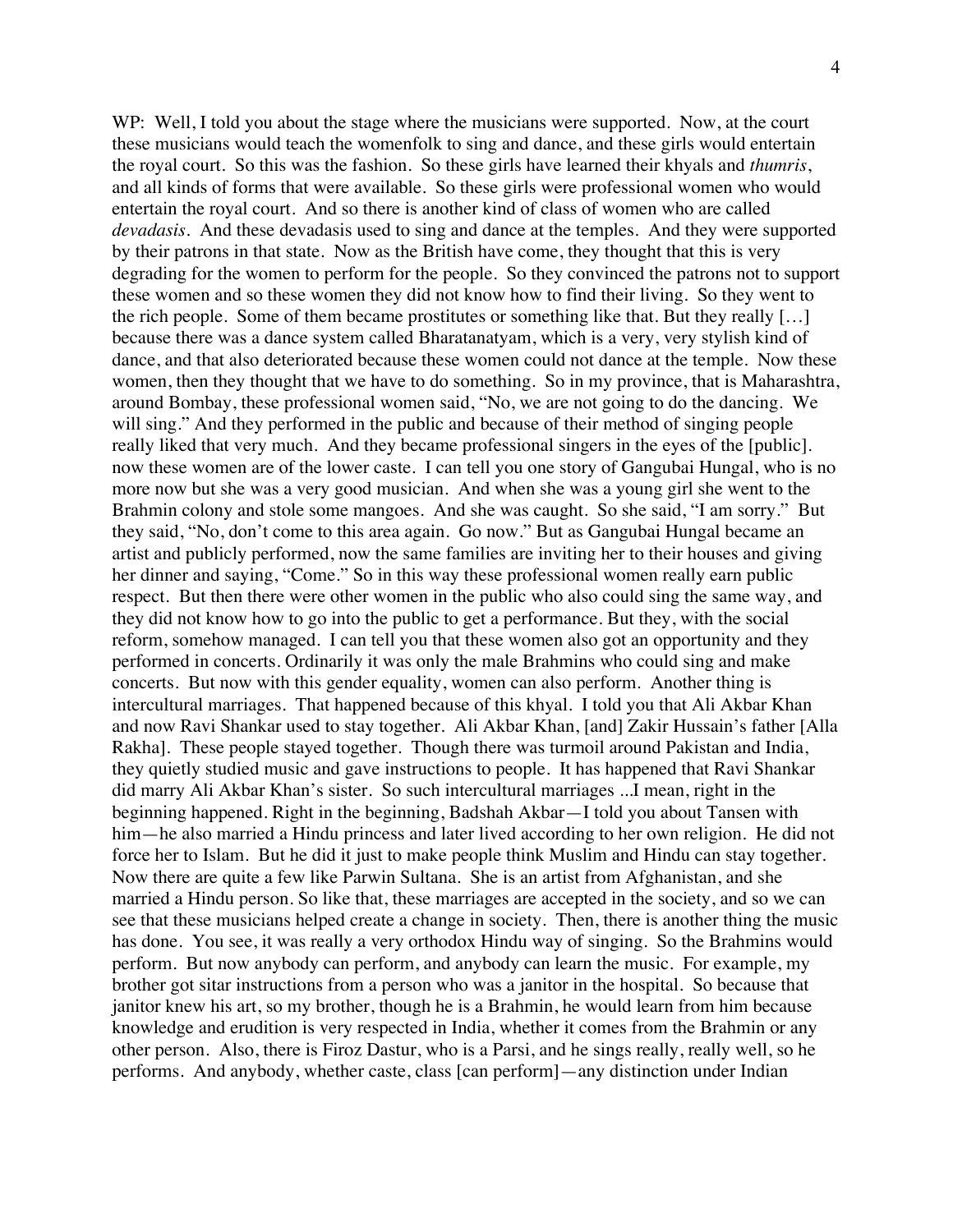classical music has disappeared and people begin to learn from each other rather than just make barriers and not listen to each other.

India was invented by many, many people, particularly people from Iran, people from Iraq. All these people came. And they listened to Indian classical music and they were interested in it. Also, they gave their idea of music to us so the musicians were listening to them as well as keeping their own. In this way the North Indian classical music is above race, religion, class, caste, or gender. It has really created a great liberalism in the minds of the musicians, and also it generated in the society—so now in India you find that Hindu and Muslims can marry each other and there is not so much trouble around that fact. These are the things I would like to tell you about the social change in Indian classical music. [The blend of Muslim culture with Hindu culture] really allows you to do all kinds of improvisation. It allows you to be free to do whatever you want to do and this was not allowed at all in the beginning. So this liberalism has really benefitted Indian classical music. And it has come from the Muslim culture. It's a blend. They just got together and did whatever they could do. Like Abdul Karim Khan, he was such a good musician. At that time the Hindu people would not let him go to the temple, though he wanted to go to the temple. But he would sit in the courtyard of the temple and sing all the *bhajans*, all the devotional songs. Now some of the tunes that he has created, I sing them. So like that we interchange each other's ideas and it has benefitted Indian classical music.

RW: How have some of these things you've been discussing influenced your own personal experience with music?

WP: My personal experience ... I came abroad here ... I taught music as much as possible. But then there was one friend, Regula Qureshi. She married a Muslim and she went to Pakistan and she was playing cello here, at the symphony. She took this *sarangi*, playing sarangi, but with the Western music you do not blend one note to the other. And she was just, you know, staccato. Like that [her right hand jumps up and down] she was playing Indian classical music. And when she heard me singing she said, "May I come to you." And she would come and accompany me. In the beginning she was not able to play in the tune even, but later on, with perseverance—and she went to Bombay and learned from there too—and she has really done well with the Indian classical music. Now, with her help I could start ethnomusicology at the University of Alberta. So we had singing, as well as sitar playing, and tabla, all these three sections. All kinds of people would come: Chinese, French, and English, and our own, and Pakistanis also. But Regula is a Christian. She married a Muslim. I am a Hindu. But the music, it binds us together. It adds to one's knowledge and one's career, too. She helped me. I helped her. In this way, things happened. She now is doing this work you call ... you have that....

RW: [looks at notes] Virtual Museum…

## WP: Virtual Museum of Traditional Canadian Music.

[see http://www.fwalive.ualberta.ca/vmctm/en/html/index.php?]. And she represents Asiatic, South Asian music and she has me represent that. We, each of us, really help to try to make music. I teach anyone who comes to me. It doesn't matter to me [who they are]. Western girls also used to come to me, who were doing jazz. And they said, "How do you improvise?"